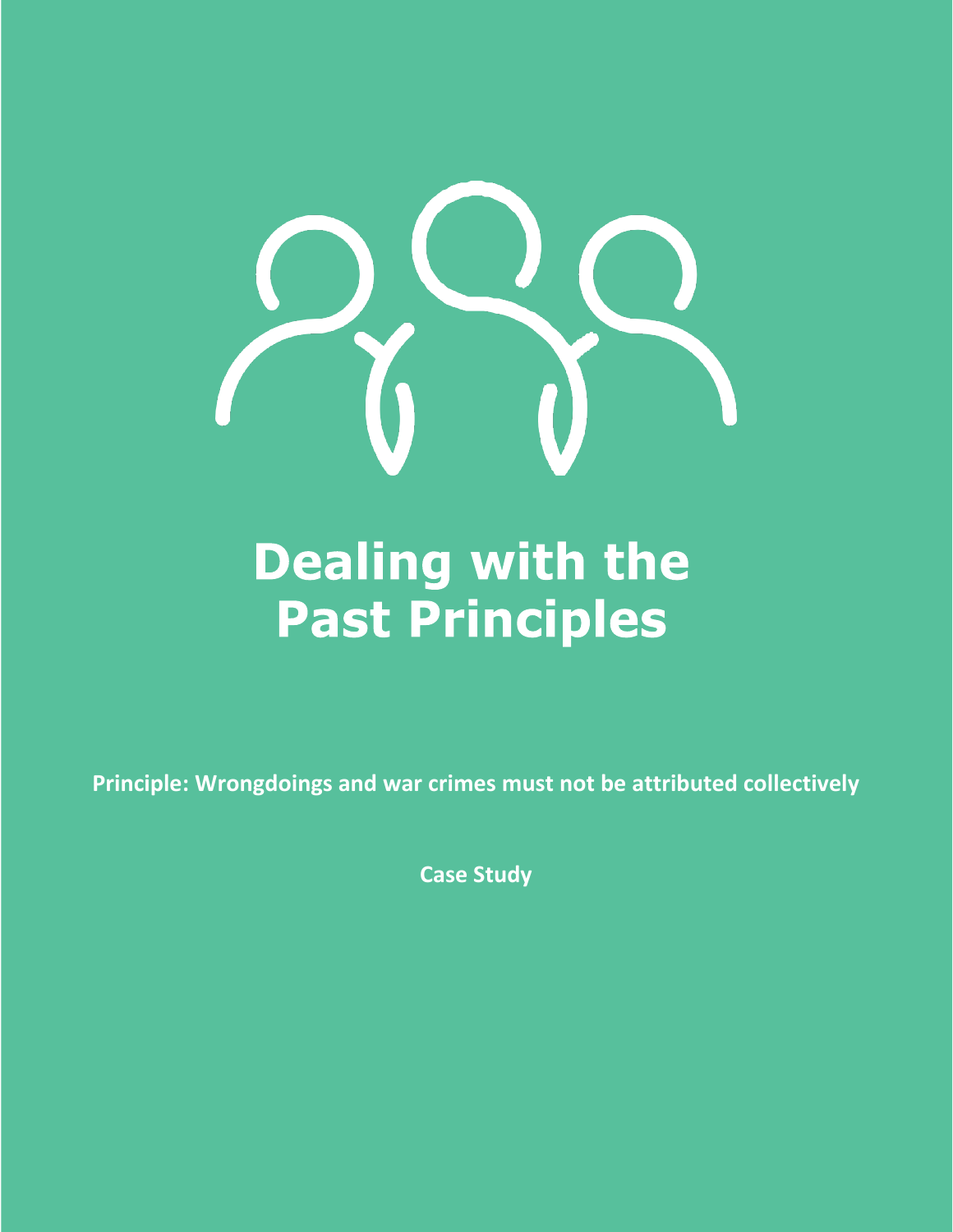**Case study** 

# **Dealing with the Past Principles**

Dealing with the Past Principles is a civic initiative, promoted by an informal coalition of 5 organizations and an expert: Humanitarian Law Center Kosovo, Kosova Rehabilitation Center for Torture Victims, Integra, Youth Initiative for Human Rights, BIRN and Nora Ahmetaj. The group has taken a joint initiative to design and approve a set of principles that will inform and guide political and public figures on how to deal with victims, survivors, the painful past and historical narratives. The initiative aims to prevent harmful discourse and actions related to the conflict legacy and will serve as a reference document, where anyone who violates his/her principles should be held morally responsible. Therefore, the aim is to apply these principles and respect the values and feelings they embody, in order to ensure that victims and survivors are not harmed and that actions related to dealing with the past will contribute to the reconciliation process.<sup>1</sup> Now that the principles have been developed and organized, as well as well explained, it is crucial that they be presented to the general public and promoted correctly. We believe that one way to get people to understand the importance of principles is to talk about the damages, consequences and pain that can be caused in situations where principles are violated.Therefore, the coalition will publish some analysis which will be compiled by the Humanitarian Law Center Kosovo (HLC Kosovo) and we will try to bring concrete examples from the past where the principles have been used properly or even misused. One of these principles is "Wrongdoings and war crimes must not be attributed collectively."

### **Wrongdoings and war crimes must not be attributed collectively**

Wrongdoings and war crimes must not be attributed collectively to a group or ethnicity, but it is individuals who must be held responsible for their crimes related to the conflict. While it is important to fight impunity and to plea for the victims' justice through criminal trials to hold those individuals responsible for committed crimes, it is unacceptable to blame parts or the whole of an ethnic group or community for these crimes. Criminal responsibility is solely held on an individual basis, and as such, only the individual can be prosecuted. Attributing war crimes collectively to a group or ethnicity will prevent the process of establishing justice for victims and will hinder the process of reconciliation. No accountability can be required from the entire nation if its government ordered the state and non-state actors to commit war crimes against unarmed civilians.

# **Introduction**

Criminal liability is an individual category which refers solely to the perpetrator of the criminal offense and as such, each perpetrator is held liable only for his/her act or omission<sup>2</sup>. Therefore, any war crimes, or other conflict-related crimes, should be attributed only to the perpetrators who are criminally liable for them. This is because the Criminal Code itself attributes the criminal offense and criminal liability only to natural persons who are mentally capable at the time of the commission of the criminal offense. Article 17 of this Code, in its first paragraph, states that "The perpetrator of a criminal offense is criminally liable if he/she is mentally competent and has committed the criminal offense intentionally or negligently<sup>3</sup>". Consequently, only persons who are criminally liable can be held responsible for the crimes committed, but not those who are not criminally liable. Crimes committed during the war in Kosovo should be attributed only to those who committed them and not to the ethnic group of perpetrators.

In our public discourse, war crimes are often attributed to a particular ethnicity, regardless of the fact that individual criminal liability is regulated by law. Therefore, persons without proper knowledge of laws often fall prey to such a discourse by taking this fact for granted. We must stop the existing practice wherefore different individuals are unjustly

 $\overline{a}$ 

<sup>1</sup> [Principi ALB \(yihr-ks.org\)](https://yihr-ks.org/site/wp-content/uploads/2021/01/Principi-ALB.pdf)

<sup>&</sup>lt;sup>2</sup> Commentary on the Criminal Code of Kosovo, Article 17, Point 12, Page 74

<sup>&</sup>lt;sup>3</sup> Criminal Code of the Republic of Kosovo, Article 17, Point 1, Page 5[, ActDetail.aspx \(rks-gov.net\)](https://gzk.rks-gov.net/ActDetail.aspx?ActID=2834)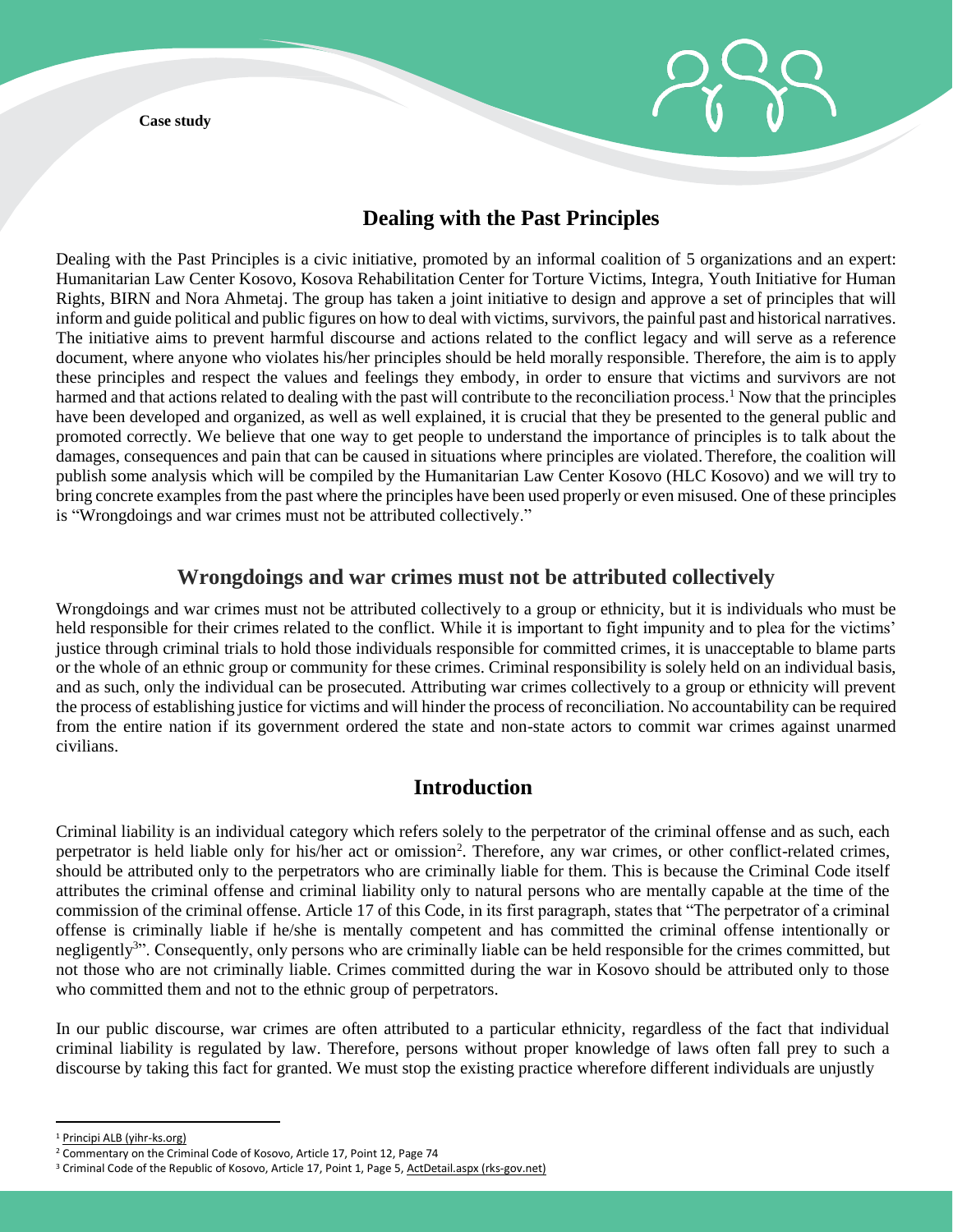

blamed because of their ethnicity or the group they belong to, therefore, we vouch for all decision-making institutions to take appropriate measures.

Hence, to justify the significance of the principle we are elaborating, we have further analyzed a case where the abovementioned principle has been violated, with an individual being targeted as a war criminal, for the sole fact that she belongs to an ethnicity which often is attributed war crimes collectively.

## **The targeting of D.G. as a war criminal in Gjakova**

In June 2021, D.G., an elderly woman from the Serb community, had returned to Gjakova in an apartment that had been granted to her use. This right of usage was guaranteed to her in 1997 by a decision of the former Municipal Assembly of Gjakova. The apartment was actually a property of the Municipality of Gjakova, but the decision endorsed her to use the apartment. D.G. had requested the re-possession of her property based on the above decision, a request which was submitted to the Kosovo Property Comparison and Verification Agency (KPCVA). This institution had acknowledged her decision and on this occasion had vacated D.G.'s apartment, with her moving there on June 6, 2021.

Her return had caused a lot of dissatisfaction for several days in a row to the families of war victims, to some nongovernmental organizations operating in this municipality, as well as to the assembly members of the Municipality of Gjakova. All of them had publicly demanded that she leaves Gjakova, considering her as an unwelcome person in the city and labeling her as a war criminal. Most of them had seen her return to the city of Gjakova as a provocation.

At the meeting of the Municipal Assembly of Gjakova, on June 28, 2021, the issue of the return of citizen D.G. to Gjakova was discussed as the first item on the agenda. In this meeting, a number of assembly members criticized the mayor Ardian Gjini, for allowing the return of D.G. to the apartment which was given to her for use by KPCVA. Some assembly members used hate speech against her and labeled her a war criminal.<sup>4</sup>

The assembly member who had proposed the item on the agenda in the Municipal Assembly, Ali Tafarshiku, publicly labeled the citizen as a criminal. In this meeting he stated: "Gjakova does not prohibit free movement. Gjakova prohibits the return of criminals, for whom there are proven facts that they have committed war crimes, and Gjakova prohibits the entry of any citizen, of any ethnicity into municipal property without procedures." In this statement, he unjustly included her among the persons who had committed crimes during the period of conflict in Kosovo, without providing any evidence for his allegations.

In the same way, another assembly member of the Municipality of Gjakova, Mimoza Shala, was against the arrival of D.G. there. According to her, this topic had affected every citizen of Gjakova, stating: "we all know how many crimes each Serb who lived in the Municipality of Gjakova has committed. "I do not know any of them who did not commit crimes in our municipality."

With her statement, the assembly member attributed the war crimes to each of the citizens of the Serb community who had lived in the Municipality of Gjakova, and among them D.G. as well. Although Shala said that it was not her intention to prejudice, she added that the fact that the citizen had worked as a cleaning lady at the police station in the pre-war period, was an indicator that she could also have been a participant in the numerous crimes committed in the city of Gjakova.

In his reply to Mimoza Shala, Ardian Gjini said that D.G. had worked as a cleaning lady in the Serbian Police, a fact which did not prove that she had committed war crimes.

l

<sup>4</sup> Online Video, TV Syri Vision, Meeting of the Municipal Assembly of Gjakova, 28.06.2021[, https://www.facebook.com/tvsyrivision/videos/111377627760698](https://www.facebook.com/tvsyrivision/videos/111377627760698)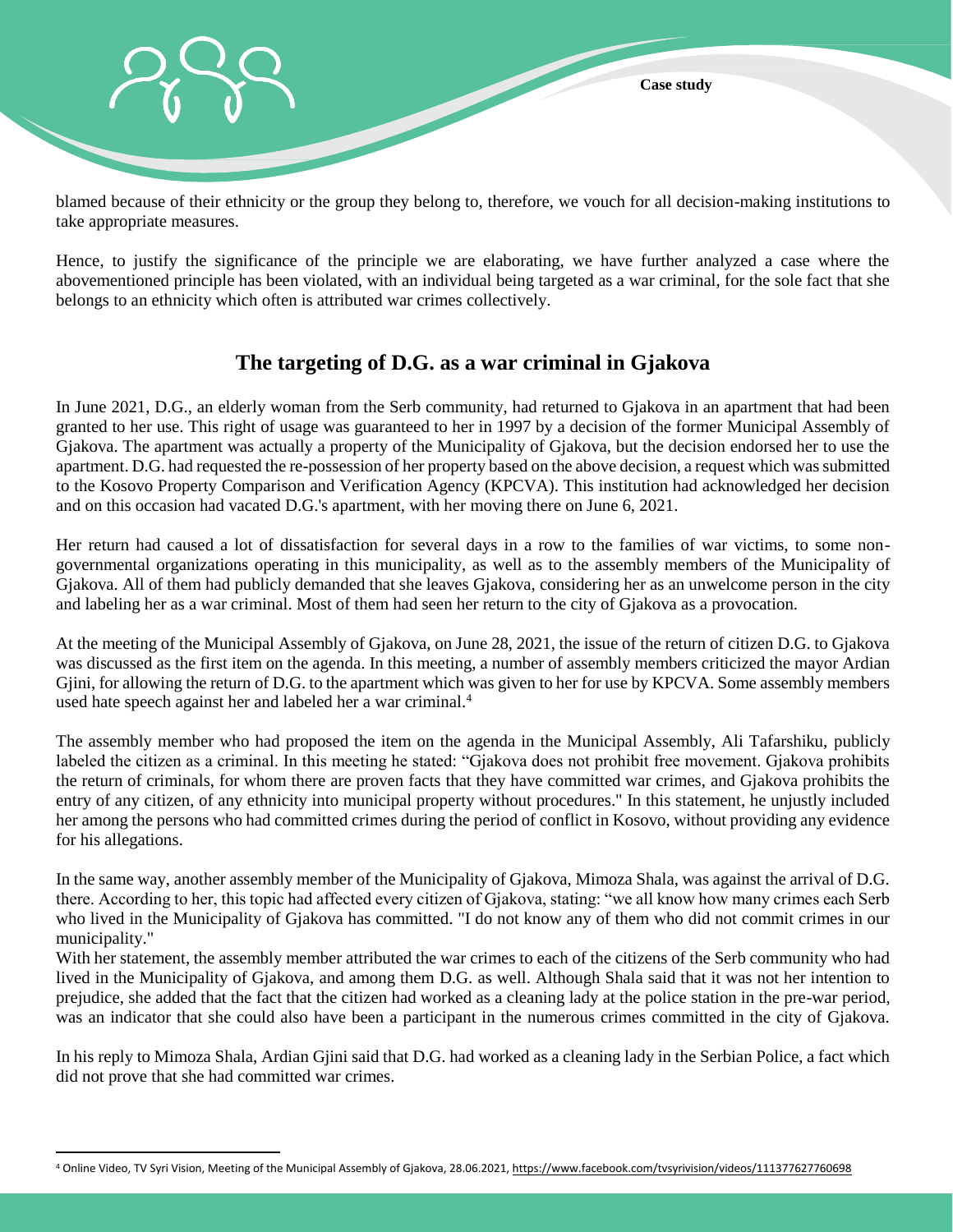

From the quotations above, it is obvious that D.G. was accused without any evidence of war crimes and completely dishonestly. Moreover, the criminal legislation in force recognizes the principle of "presumption of innocence<sup>5</sup>", which stipulates that a person cannot be considered guilty, until his/her guilt is proven by a final court verdict. Therefore, in a democratic society no one has the right to make such public statements and attribute crimes to one person, just because he/she is a part of a certain community.

#### **Consequences of collective blame attribution**

As a consequence of her targeting as a war criminal merely because she belonged to a certain ethnicity, D.G. faced a hostile environment, where actions taken by individuals and institutions made it difficult for her to exercise her right to return to her apartment and enjoy her fundamental rights.

On June 28, protests were announced by the families of the war victims, due to the dissatisfaction caused by the arrival of the citizen from the Serb community in Gjakova, but these protests were ultimately canceled.

According to an interview conducted by ATV with D.G., they were informed that the same had been attacked several times, thus she had been under constant surveillance by the Kosovo Police. Other citizens had even harassed and attacked her in various ways. She had stated: "they stoned my windows, they are damaged a bit. And they attached some pictures, which seemed to me like a threat that they would kill me. The police have protected me, but when the police leave, they come again and harass me<sup>6</sup>".

The attacks on D.G. had made her feel insecure about continuing her stay in that apartment. Therefore, due to her insecurity, on June 30, D.G. had tried to change the front door of her apartment, but such a thing was impossible for her. This is because according to a report by the online portal Telegrafi, who had contacted the Kosovo Police Spokesperson in Gjakova, Nusret Xhurkaj, it was said that "the police did not allow D.G. to install an armored door, because according to the police, this requires the permission of the municipality<sup>7</sup>. And as of this date, D.G. has vacated the apartment and was staying with her sister as she was no longer feeling safe there<sup>8</sup>.

From the information above, we understand that D.G. by no means endangered or harmed any Albanian residents or any member of other communities. Furthermore, when she had returned to the Municipality of Gjakova, she was possessing all the documents needed in order to be able to access her apartment. Therefore, her categorization as a criminal by the citizens of Gjakova and imputing war crimes to her is against her fundamental rights and freedoms. By no means should we generalize the situation and violate the rights of a person as a result of a painful past. Such a thing, in addition to being contrary to the Dealing with the Past Principles, is at the same time against the legal and democratic principles. Unfair attribution to a person and incitement of hatred towards the same, exceeds moral responsibility, but can also be considered a criminal offense.

Considering that based on the legislation in force D.G. has the right to return to the apartment and possesses a permit to use it, any other obstacle which makes it impossible for her to exercise her rights, as well as unfair attribution of war crimes

l

<sup>5</sup> Criminal Procedure Code, Article 3, Point 1, Page 1[, https://gzk.rks-gov.net/ActDetail.aspx?ActID=2861](https://gzk.rks-gov.net/ActDetail.aspx?ActID=2861)

<sup>6</sup> Online Video, ATV, 28.06.2021[, Central News of 19:00hrs -](https://www.youtube.com/watch?v=gcM3SFPY4-Q) 28.06.2021 ATV - YouTube

<sup>7</sup> Telegrafi.com, 30.06.2021[, Dragica Gasic is not allowed to install an armored door in her apartment in Gjakova -](https://telegrafi.com/dragica-gashiqit-nuk-lejohet-vendosja-e-deres-se-blinduar-ne-banesene-saj-ne-gjakove/) Telegrafi

<sup>&</sup>lt;sup>8</sup> Radio Evropa e Lirë, 06.07.2021[, Municipality of Gjakova sues Dragica Gashiqi](https://www.evropaelire.org/a/padi-dragica-gashiq-/31343756.html?fbclid=IwAR0a1WysZl4S6fyZF1LO6JcKfEQol-UPRPavR8529J3jEk-pQVq1CrY_-iA) (evropaelire.org)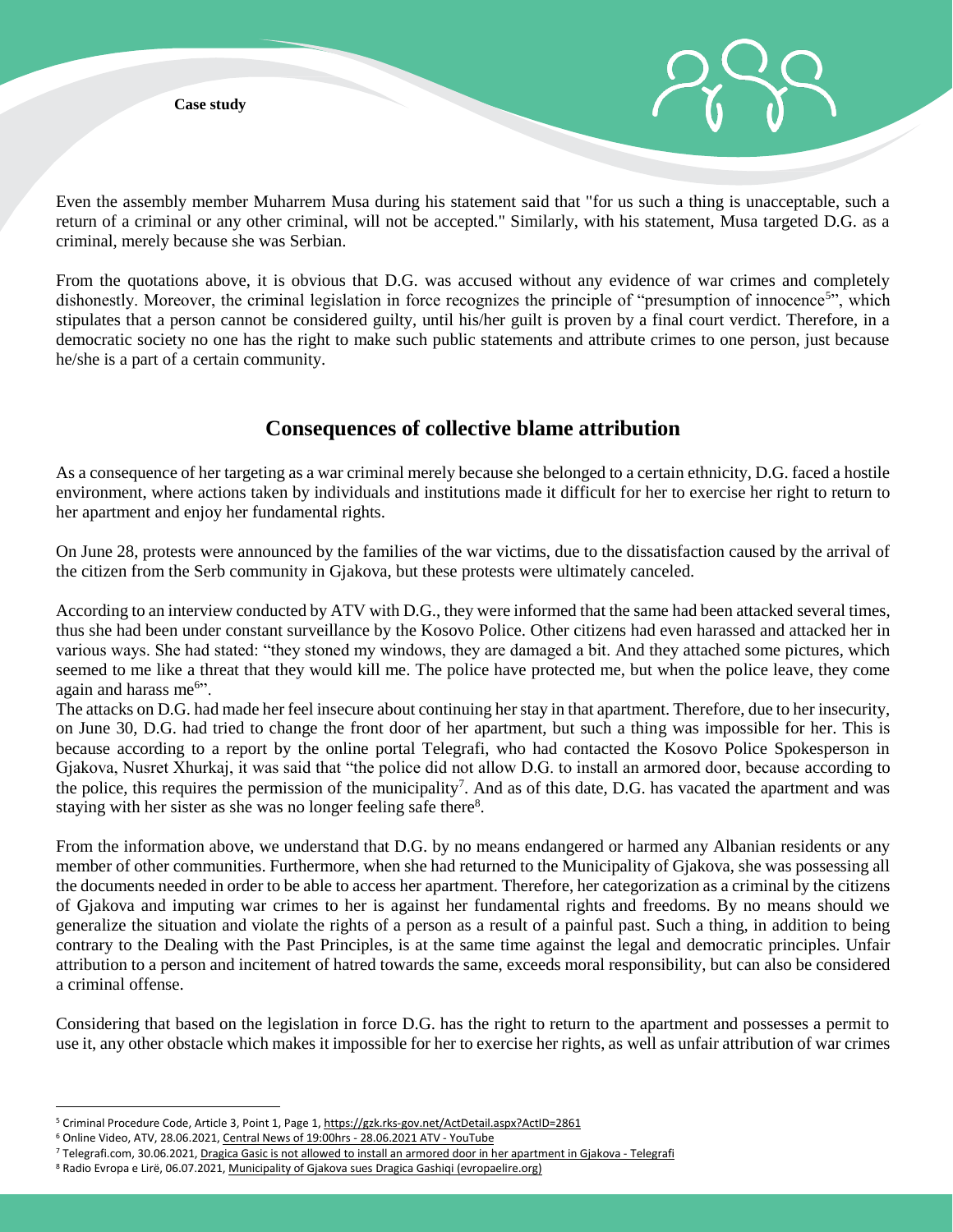

to her, is in direct conflict with the law and the democratic spirit.

On July 6, 2021, the Municipality of Gjakova had filed a lawsuit at the Basic Court of Gjakova<sup>9</sup>. The information obtained by the HLCK from Lekë Muqaj, the Public Information Officer of the Basic Court of Gjakova, shows that "The Basic Court in Gjakova had received a lawsuit from the Municipality of Gjakova, requesting the cancellation of the contract for lease of the apartment with an interim measure."

An interim security measure is a measure proposed for securing a lawsuit by the plaintiff in a contentious proceeding and which may be requested on four different grounds. In relation to the lawsuit in question, the proposal for imposing a security measure may be requested "if there is a risk that without imposing such a measure the opposing party could significantly restrict or hinder the realization of such a request  $\ldots$ <sup>10</sup>"

Following the hearing at the Basic Court of Gjakova, on August 9, 2021, this court rejected the proposal of the Municipality of Gjakova to impose a security measure, which was requested to prohibit the plaintiff from personally staying, using or residing in that dwelling. The court had analyzed the case and after evaluating the evidence concluded that the imposition of a security measure at this stage was ungrounded and unnecessary.<sup>11</sup>

Therefore, considering this ruling issued by the court prevented a possible violation of the basic rights of the citizen, thus enabling her to continue to use the apartment which she was entitled to. Prior to the issuance of this ruling, there had been various reactions regarding the lawsuit filed against D.G.

The Humanitarian Law Center in Kosovo together with the Youth Initiative for Human Rights in Kosovo, in a joint reaction had asked the Municipality of Gjakova to dismiss the lawsuit, since D.G. possessed all the necessary documents to return to Gjakova and the same were public. Furthermore, the Municipality of Gjakova was requested to enable a safe and dignified return of D.G. to the apartment<sup>12</sup>.

On July 13, 2021, the Embassy of United States of America in Kosovo had reacted about this case through a post on the social network Facebook, which read "Victims deserve justice and displaced persons have the right to return to their homes. Dear Ministers and Mayors of Municipalities - please put politics aside and work together to ensure that all Kosovars enjoy peace and security, and ate free from harassment and intimidation<sup>13"</sup>.

Such situations, where certain collective offences are attributed to certain persons, derive as a result of a practice of associating crimes to members of Serbian ethnicity. But these practices must end, since every person is entitled the right of not being unjustly prejudiced and to have their rights and freedoms respected. Therefore, any violation of citizens' rights, targeting them as criminals, is illegal and against the principles of a democratic state.

 $\overline{\phantom{a}}$ 

<sup>&</sup>lt;sup>9</sup> Radio Evropa e Lirë, 06.07.2021[, Municipality of Gjakova sues Dragica Gashiqi \(evropaelire.org\)](https://www.evropaelire.org/a/padi-dragica-gashiq-/31343756.html?fbclid=IwAR0a1WysZl4S6fyZF1LO6JcKfEQol-UPRPavR8529J3jEk-pQVq1CrY_-iA)

<sup>10</sup> Law on Contentious Proceedings, Article 297, paragraph 1, subparagraph b), Page 60 (Microsoft Word - T-Law p \ 353r procedur \ [353n kontestimore-shqip.doc\)](https://gzk.rks-gov.net/ActDetail.aspx?ActID=2583)  [\(rks-gov.net\)](https://gzk.rks-gov.net/ActDetail.aspx?ActID=2583)

<sup>&</sup>lt;sup>11</sup> Facebook Post, Basic Court of Gjakova, 11 August 2021[, Basic Court Gjakova Facebook](https://www.facebook.com/gjthgjakove)

<sup>&</sup>lt;sup>12</sup> Humanitarian Law Center Kosovo, Reaction to the lawsuit of the Municipality of Gjakova, 08.07.2021[, Reaction to the lawsuit of the Municipality of Gjakova -](https://hlc-kosovo.org/sq/media/komunikata-per-media/83/reagim-ndaj-padise-se-komunes-se-gjakoves?fbclid=IwAR1kgf6hD1QFJiyQaR48SnMhStnLOyE2dANHl2pGK1lMueOQ7NAwDKmPiNw) [Humanitarian Law Center Kosovo \(hlc-kosovo.org\)](https://hlc-kosovo.org/sq/media/komunikata-per-media/83/reagim-ndaj-padise-se-komunes-se-gjakoves?fbclid=IwAR1kgf6hD1QFJiyQaR48SnMhStnLOyE2dANHl2pGK1lMueOQ7NAwDKmPiNw)

<sup>13</sup> US Embassy in Kosovo, 13.07.2021[, https://www.facebook.com/kosovo.usembassy/posts/6548774871815279](https://www.facebook.com/kosovo.usembassy/posts/6548774871815279)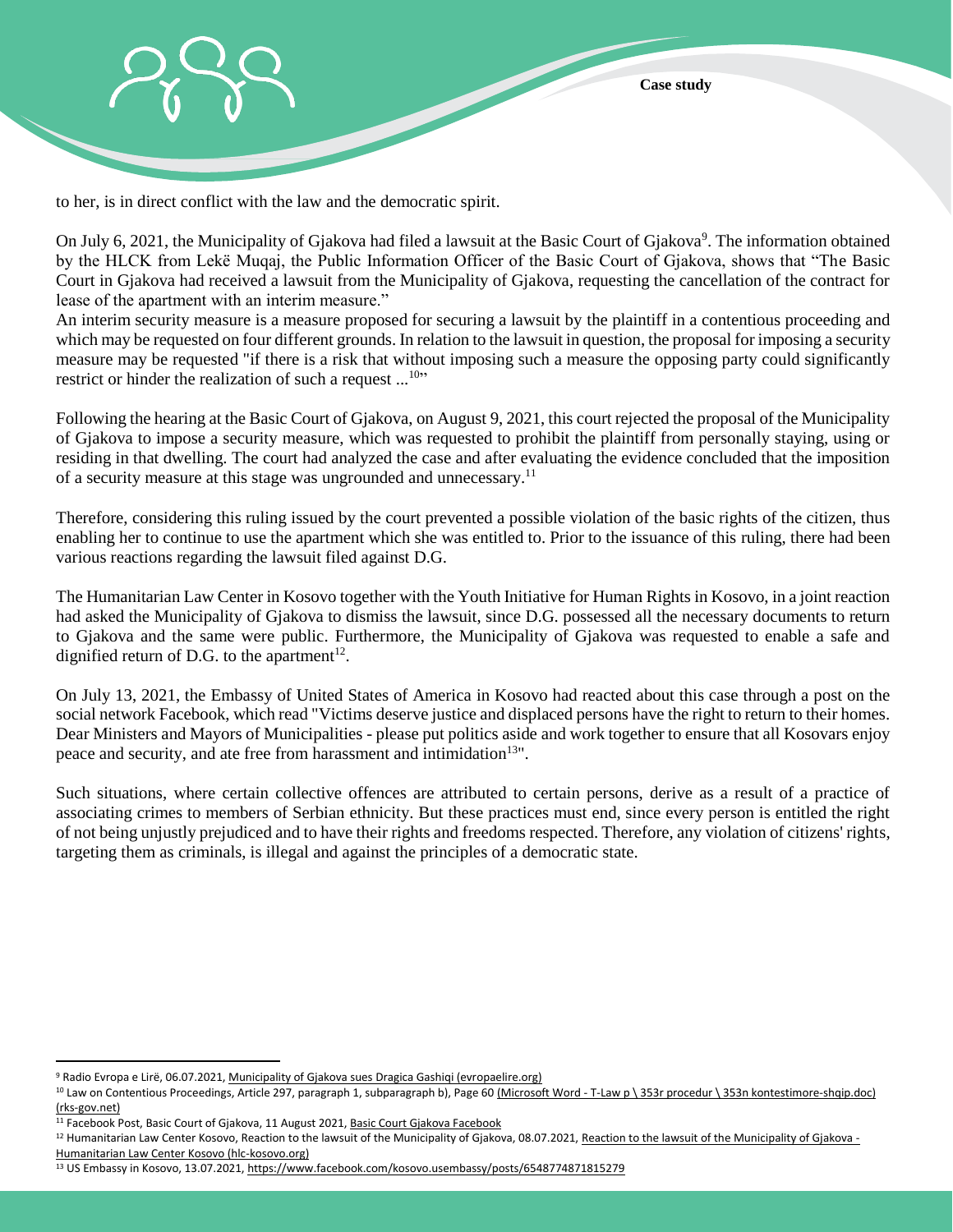

#### **Recommendations**

In order to reduce cases where war crimes and offences are collectively attributed to a group or ethnicity and to avoid the consequences thereof, we recommend that "Dealing with the Past Principles"<sup>14</sup> are respected and embraced by all political and public actors, as well as the media.

We recommend that defamation be returned as a criminal offence within the Criminal Code of the Republic of Kosovo, as was in the Provisional Criminal Code of Kosovo in 2004, to be penalized and prosecuted by the state prosecution, especially when dealing with cases related to war crimes, since it leads to violation of the safety of persons against whom defamation is made.

We request from Municipal Assemblies and the Assembly of Kosovo, as well as from other institutions, to include in the Code of Conduct or their regulations, the prohibition and sanctioning of the collective attribution of war crimes to a group or ethnicity by MPs, municipal councilors and representatives of institutions.

The media should be held accountable if they target a group or ethnic group collectively for war crimes. The Independent Media Commission should identify and take action against media or journalists that do so.

*This project is implemented with the support of the Swiss Embassy in Kosovo and the British Embassy in Pristina through the United Nations Development Program (UNDP) in Kosovo, and the content included in this analysis does not reflect their views.*

l